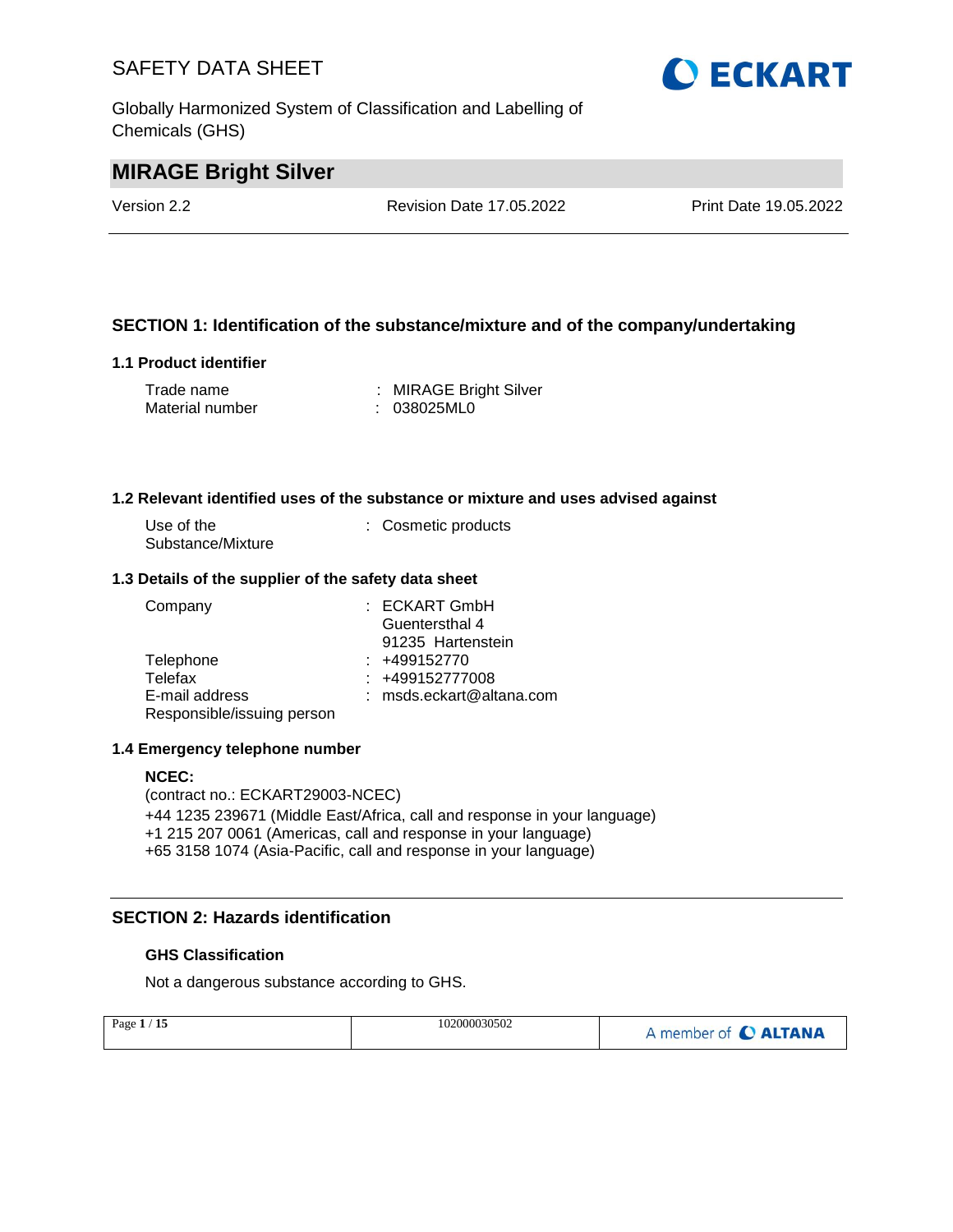Globally Harmonized System of Classification and Labelling of Chemicals (GHS)



### **MIRAGE Bright Silver**

Version 2.2 Revision Date 17.05.2022 Print Date 19.05.2022

#### **GHS-Labelling**

Not a hazardous substance or mixture according to the Globally Harmonised System (GHS).

**Hazardous components which must be listed on the label**

#### **SECTION 3: Composition/information on ingredients**

Substance No. **:**  $\qquad \qquad$  :

#### **Hazardous components**

| Chemical name    | CAS-No.<br>EINECS-No.   | Classification and<br>labelling | Concentration[%] |
|------------------|-------------------------|---------------------------------|------------------|
| titanium dioxide | 13463-67-7<br>236-675-5 | Acute Tox.:5:H333               | $10 - 20$        |

For the full text of the H-Statements mentioned in this Section, see Section 16.

#### **SECTION 4: First aid measures**

#### **4.1 Description of first aid measures**

| General advice          | : Do not leave the victim unattended.                                                                              |                             |
|-------------------------|--------------------------------------------------------------------------------------------------------------------|-----------------------------|
| If inhaled              | : If unconscious, place in recovery position and seek medical<br>advice.<br>If symptoms persist, call a physician. |                             |
| In case of skin contact | : Wash off with soap and water.                                                                                    |                             |
| In case of eye contact  | : Remove contact lenses.<br>If eye irritation persists, consult a specialist.                                      |                             |
| If swallowed            | : Keep respiratory tract clear.                                                                                    |                             |
| Page 2 / 15             | 102000030502                                                                                                       | A member of <b>C ALTANA</b> |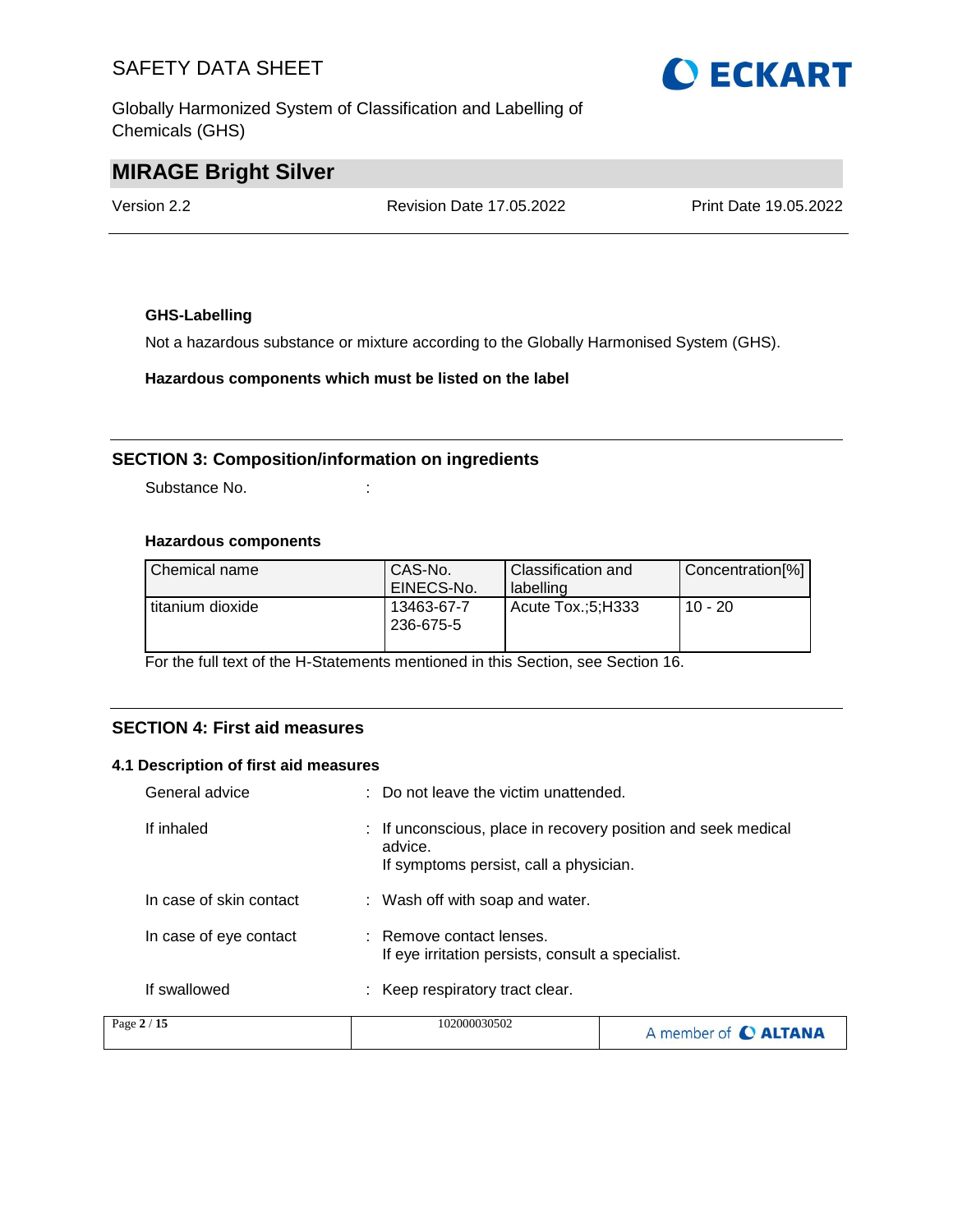Globally Harmonized System of Classification and Labelling of Chemicals (GHS)



### **MIRAGE Bright Silver**

| Version 2.2 | <b>Revision Date 17.05.2022</b> | <b>Print Date 19.05.2022</b> |
|-------------|---------------------------------|------------------------------|
|             |                                 |                              |

Do not give milk or alcoholic beverages. Never give anything by mouth to an unconscious person. If symptoms persist, call a physician.

#### **4.2 Most important symptoms and effects, both acute and delayed**

This information is not available.

#### **4.3 Indication of any immediate medical attention and special treatment needed**

This information is not available.

#### **SECTION 5: Firefighting measures**

#### **5.1 Extinguishing media**

Suitable extinguishing media : Foam, Carbon dioxide (CO2), ABC powder

#### **5.2 Special hazards arising from the substance or mixture**

This information is not available.

#### **5.3 Advice for firefighters**

| Special protective equipment<br>for firefighters | : Wear self-contained breathing apparatus for firefighting if<br>necessary.                                                                            |
|--------------------------------------------------|--------------------------------------------------------------------------------------------------------------------------------------------------------|
| Further information                              | : Standard procedure for chemical fires. Use extinguishing<br>measures that are appropriate to local circumstances and the<br>surrounding environment. |

#### **SECTION 6: Accidental release measures**

#### **6.1 Personal precautions, protective equipment and emergency procedures**

Personal precautions : Avoid dust formation.

| Page 3 / 15 | 102000030502 | A member of C ALTANA |
|-------------|--------------|----------------------|
|-------------|--------------|----------------------|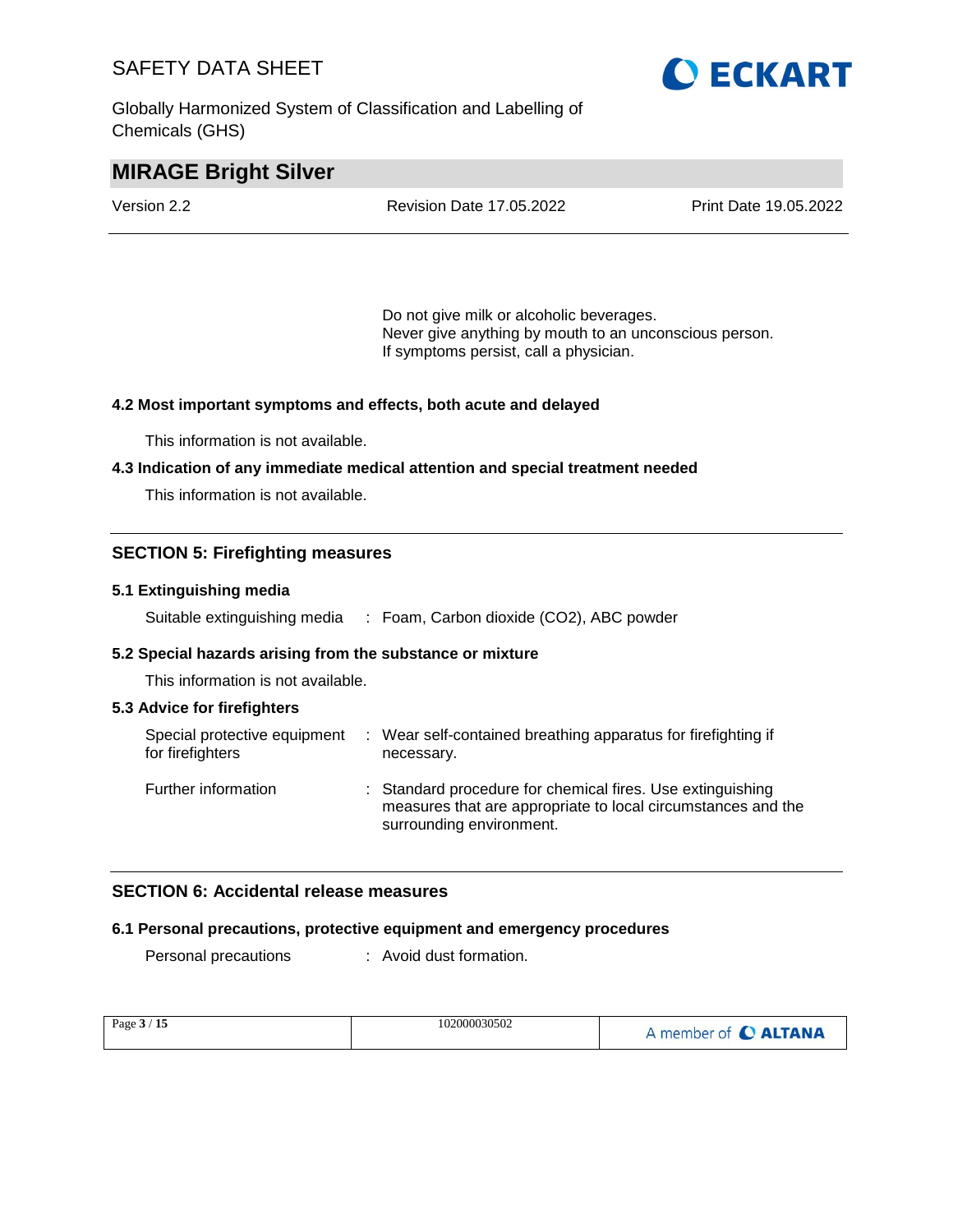Globally Harmonized System of Classification and Labelling of Chemicals (GHS)



### **MIRAGE Bright Silver**

| Version 2.2 | <b>Revision Date 17.05.2022</b> | <b>Print Date 19.05.2022</b> |
|-------------|---------------------------------|------------------------------|
|             |                                 |                              |

#### **6.2 Environmental precautions**

| Environmental precautions | : No special environmental precautions required. |
|---------------------------|--------------------------------------------------|
|---------------------------|--------------------------------------------------|

#### **6.3 Methods and materials for containment and cleaning up**

| Methods for cleaning up | : Pick up and arrange disposal without creating dust. |
|-------------------------|-------------------------------------------------------|
|                         | Sweep up and shovel.                                  |
|                         | Keep in suitable, closed containers for disposal.     |

#### **6.4 Reference to other sections**

This information is not available.

#### **SECTION 7: Handling and storage**

#### **7.1 Precautions for safe handling**

| Advice on safe handling                                                                                                                                                                                                        | : For personal protection see section 8. Smoking, eating and<br>drinking should be prohibited in the application area. |
|--------------------------------------------------------------------------------------------------------------------------------------------------------------------------------------------------------------------------------|------------------------------------------------------------------------------------------------------------------------|
| Advice on protection against<br>fire and explosion                                                                                                                                                                             | : Provide appropriate exhaust ventilation at places where dust<br>is formed.                                           |
| Hygiene measures                                                                                                                                                                                                               | : General industrial hygiene practice.                                                                                 |
| A she that she are a safe in a she we have been the compact of the same of the theory of the same of the same of the same of the same of the same of the same of the same of the same of the same of the same of the same of t |                                                                                                                        |

#### **7.2 Conditions for safe storage, including any incompatibilities**

| Requirements for storage<br>areas and containers | : Electrical installations / working materials must comply with<br>the technological safety standards. |
|--------------------------------------------------|--------------------------------------------------------------------------------------------------------|
| Advice on common storage                         | : No materials to be especially mentioned.                                                             |
| Other data                                       | : No decomposition if stored and applied as directed.                                                  |

#### **7.3 Specific end use(s)**

This information is not available.

| Page $4/15$ | 102000030502 | A member of C ALTANA |
|-------------|--------------|----------------------|
|-------------|--------------|----------------------|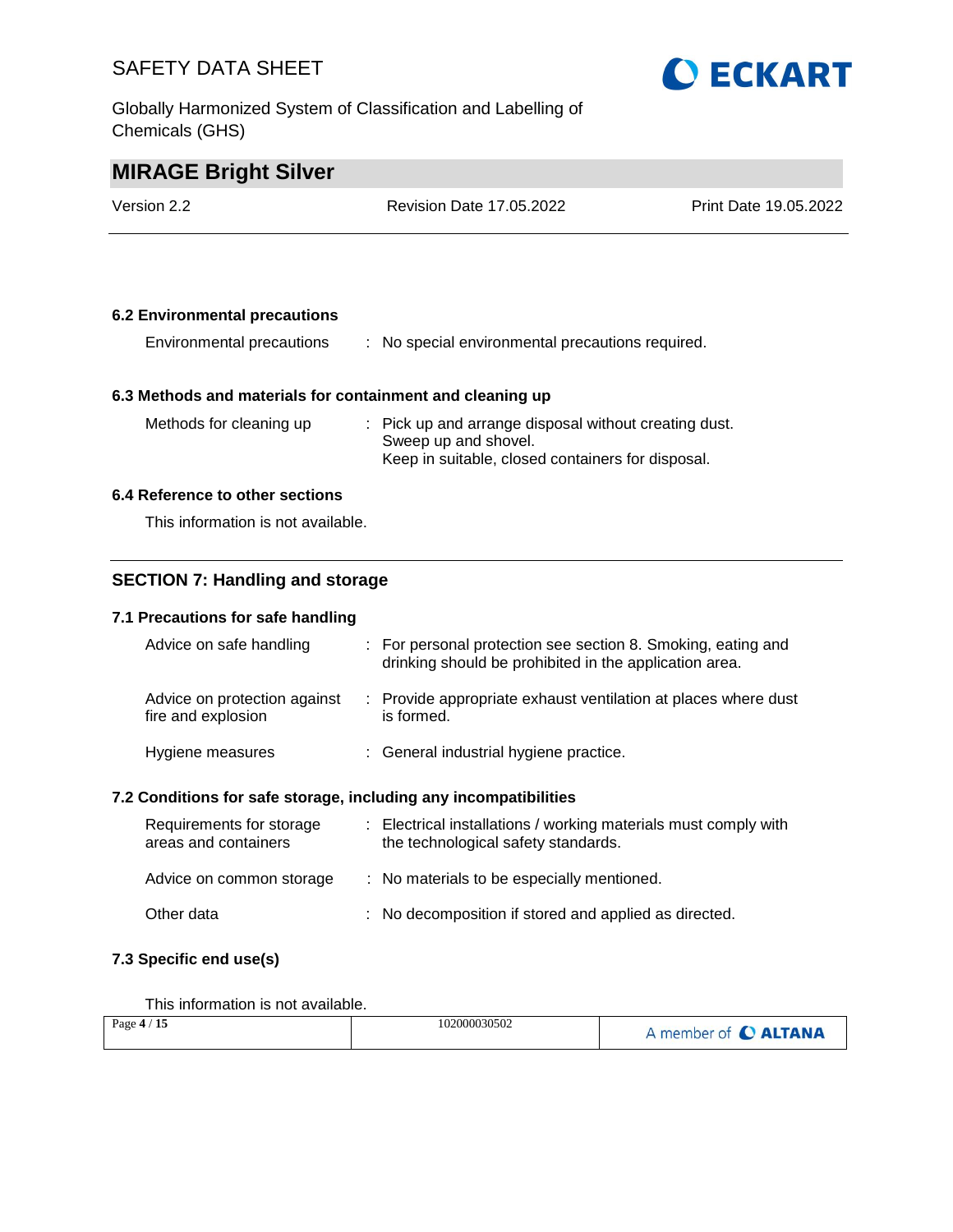Globally Harmonized System of Classification and Labelling of Chemicals (GHS)



# **MIRAGE Bright Silver**

Version 2.2 Revision Date 17.05.2022 Print Date 19.05.2022

#### **SECTION 8: Exposure controls/personal protection**

#### **8.1 Control parameters**

#### **Germany:**

| Components            | $CAS-N0$ .                  | Value type<br>(Form of<br>exposure)                                                                                    | Control<br>parameters                                                                                                                                                                                                                                                                                                                  | Update     | Basis       |  |  |  |
|-----------------------|-----------------------------|------------------------------------------------------------------------------------------------------------------------|----------------------------------------------------------------------------------------------------------------------------------------------------------------------------------------------------------------------------------------------------------------------------------------------------------------------------------------|------------|-------------|--|--|--|
| titanium<br>dioxide   | 13463-67-<br>$\overline{7}$ | AGW (Inhalable<br>fraction)                                                                                            | 10 mg/m3                                                                                                                                                                                                                                                                                                                               | 2014-04-02 | DE TRGS 900 |  |  |  |
|                       |                             |                                                                                                                        |                                                                                                                                                                                                                                                                                                                                        |            |             |  |  |  |
| Peak-limit: excursion |                             | 2; (II)                                                                                                                |                                                                                                                                                                                                                                                                                                                                        |            |             |  |  |  |
| factor (category)     |                             |                                                                                                                        |                                                                                                                                                                                                                                                                                                                                        |            |             |  |  |  |
| titanium<br>dioxide   | 13463-67-<br>$\overline{7}$ | AGW (Alveolate<br>1,25 mg/m3<br>2014-04-02<br>fraction)                                                                |                                                                                                                                                                                                                                                                                                                                        |            | DE TRGS 900 |  |  |  |
|                       |                             |                                                                                                                        |                                                                                                                                                                                                                                                                                                                                        |            |             |  |  |  |
| Peak-limit: excursion |                             | 2; (II)                                                                                                                |                                                                                                                                                                                                                                                                                                                                        |            |             |  |  |  |
| factor (category)     |                             |                                                                                                                        |                                                                                                                                                                                                                                                                                                                                        |            |             |  |  |  |
| titanium              | 13463-67-                   | AGW (Inhalable                                                                                                         | $10 \text{ mg/m}$                                                                                                                                                                                                                                                                                                                      | 2014-04-02 | DE TRGS 900 |  |  |  |
| dioxide               | $\overline{7}$              |                                                                                                                        | fraction)                                                                                                                                                                                                                                                                                                                              |            |             |  |  |  |
| Peak-limit: excursion |                             | 2; (II)                                                                                                                |                                                                                                                                                                                                                                                                                                                                        |            |             |  |  |  |
| factor (category)     |                             |                                                                                                                        |                                                                                                                                                                                                                                                                                                                                        |            |             |  |  |  |
| Further information   |                             |                                                                                                                        | General dust value. For this substance no specific occupational<br>exposure limit value is established, since the AGS does not yet<br>have information regarding unspecific action on the respiratory<br>organs in excess of the normal values. Commission for dangerous<br>substancesSenate commission for the review of compounds at |            |             |  |  |  |
| titanium              | 13463-67-                   | the work place dangerous for the health (MAK-commission).<br>AGW (Alveolate<br>1,25 mg/m3<br>DE TRGS 900<br>2014-04-02 |                                                                                                                                                                                                                                                                                                                                        |            |             |  |  |  |
| dioxide               | $\overline{7}$              | fraction)                                                                                                              |                                                                                                                                                                                                                                                                                                                                        |            |             |  |  |  |
|                       |                             |                                                                                                                        |                                                                                                                                                                                                                                                                                                                                        |            |             |  |  |  |
| Peak-limit: excursion |                             | 2; (II)                                                                                                                |                                                                                                                                                                                                                                                                                                                                        |            |             |  |  |  |
| factor (category)     |                             |                                                                                                                        |                                                                                                                                                                                                                                                                                                                                        |            |             |  |  |  |
| Further information   |                             |                                                                                                                        | General dust value. For this substance no specific occupational<br>exposure limit value is established, since the AGS does not yet                                                                                                                                                                                                     |            |             |  |  |  |

| Page $5/15$ | 102000030502 | A member of C ALTANA |
|-------------|--------------|----------------------|
|             |              |                      |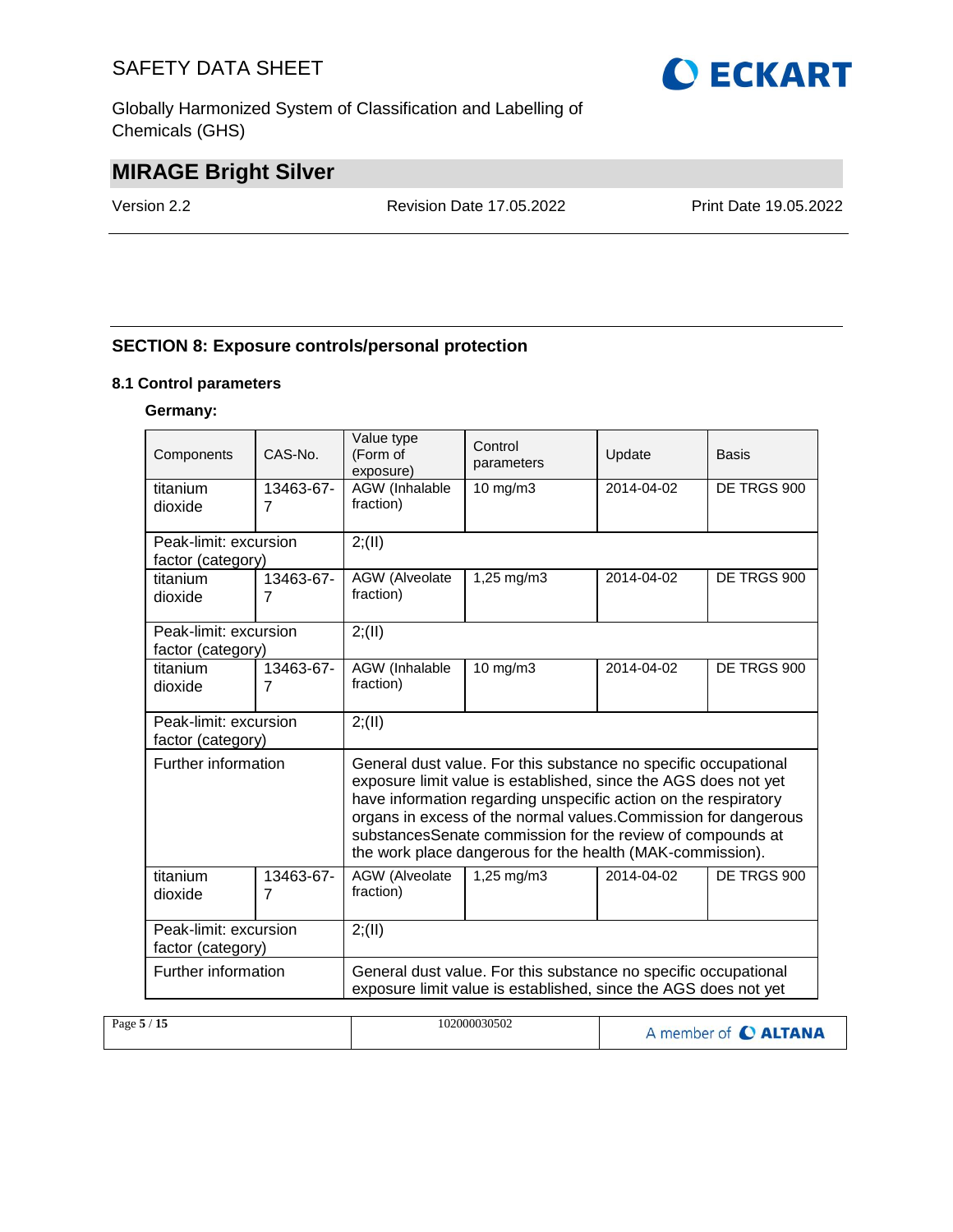Globally Harmonized System of Classification and Labelling of Chemicals (GHS)

# **MIRAGE Bright Silver**

| Version 2.2 | <b>Revision Date 17.05.2022</b> | Print Date 19.05.2022 |  |
|-------------|---------------------------------|-----------------------|--|
|             |                                 |                       |  |

have information regarding unspecific action on the respiratory organs in excess of the normal values.Commission for dangerous substancesSenate commission for the review of compounds at the work place dangerous for the health (MAK-commission).

#### **United States of America (USA):**

| titanium<br>dioxide | 13463-67-<br>$\overline{7}$ | TWA (total dust)                  | 50 Million particles<br>per cubic foot  | 2012-07-01           |  |
|---------------------|-----------------------------|-----------------------------------|-----------------------------------------|----------------------|--|
| titanium<br>dioxide | 13463-67-<br>$\overline{7}$ | TWA (total dust)                  | $15 \text{ mg/m}$                       | 2012-07-01           |  |
| titanium<br>dioxide | 13463-67-<br>7              | TWA (respirable<br>fraction)      | $5$ mg/m $3$                            | 2012-07-01           |  |
| titanium<br>dioxide | 13463-67-<br>$\overline{7}$ | TWA (respirable<br>fraction)      | 15 Million particles<br>per cubic foot  | 2012-07-01           |  |
| titanium<br>dioxide | 13463-67-<br>7              | PEL (Total dust)                  | $10$ mg/m $3$                           | 2014-11-26           |  |
| titanium<br>dioxide | 13463-67-<br>$\overline{7}$ | PEL (respirable<br>dust fraction) | $5$ mg/m $3$                            | 2014-11-26           |  |
| titanium<br>dioxide | 13463-67-<br>$\overline{7}$ | TWA (total dust)                  | 15 mg/m3                                | 2011-07-01           |  |
| titanium<br>dioxide | 13463-67-<br>7              | <b>TWA</b> (Total<br>dust)        | 10 mg/m3                                | 1989-01-19           |  |
| titanium<br>dioxide | 13463-67-<br>$\overline{7}$ | PEL (Total dust)                  | 10 mg/m3                                | 2014-11-26           |  |
| titanium<br>dioxide | 13463-67-<br>$\overline{7}$ | PEL (respirable<br>dust fraction) | $5 \overline{\mathrm{mg}} / \mathrm{m}$ | 2014-11-26           |  |
| titanium<br>dioxide | 13463-67-<br>7              | <b>TWA</b>                        | $10$ mg/m $3$                           | 2014-03-01           |  |
| Page 6 / 15         |                             |                                   | 102000030502                            | A member of C ALTANA |  |

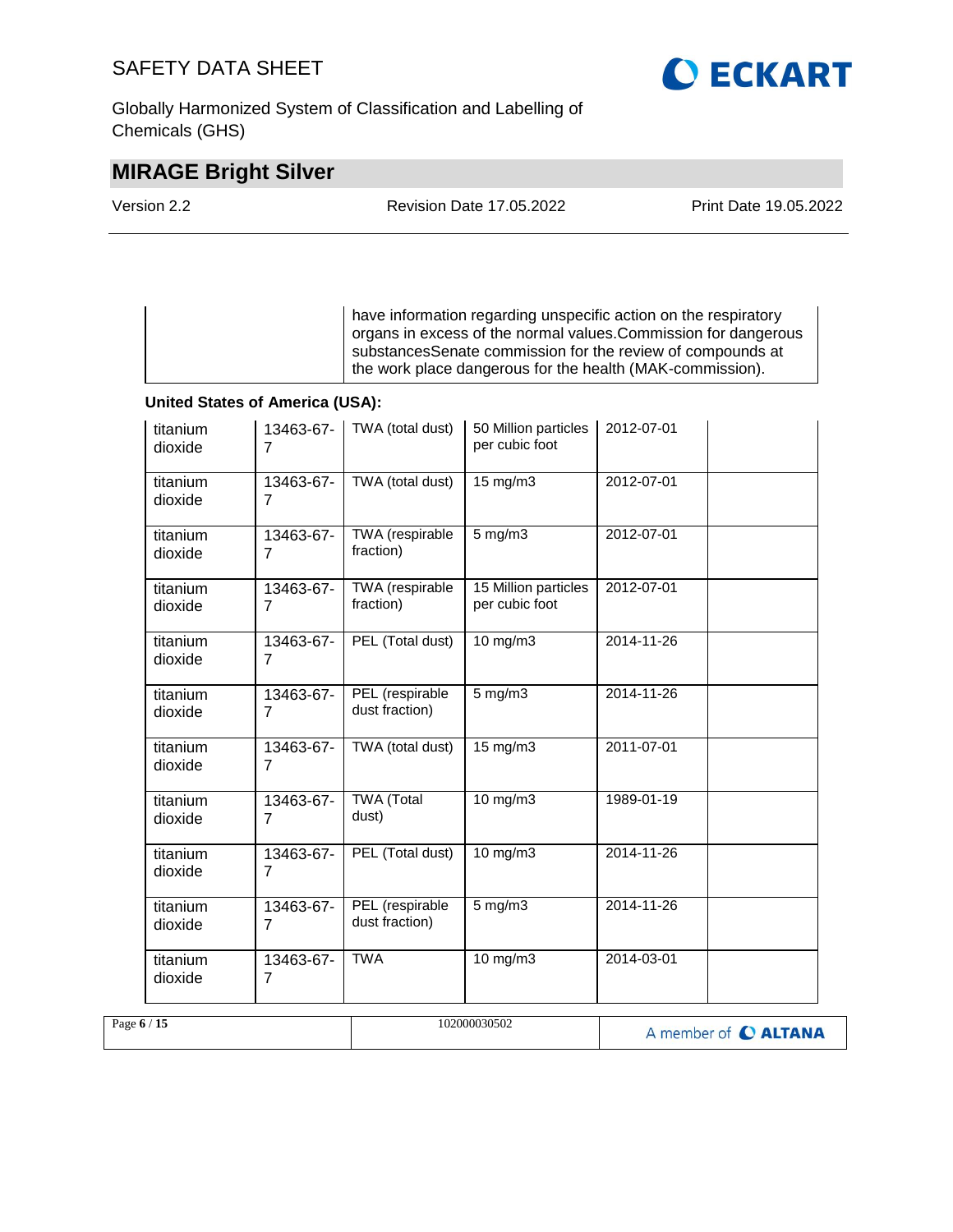Globally Harmonized System of Classification and Labelling of Chemicals (GHS)



# **MIRAGE Bright Silver**

Version 2.2 Revision Date 17.05.2022 Print Date 19.05.2022

#### **8.2 Exposure controls**

| Personal protective equipment |   |                                                       |  |  |
|-------------------------------|---|-------------------------------------------------------|--|--|
| Eye protection                | ÷ | Safety glasses                                        |  |  |
|                               |   |                                                       |  |  |
| Skin and body protection      | ÷ | Protective suit                                       |  |  |
|                               |   |                                                       |  |  |
| Respiratory protection        | ÷ | No personal respiratory protective equipment normally |  |  |
|                               |   | required.                                             |  |  |
|                               |   |                                                       |  |  |
|                               |   |                                                       |  |  |

#### **Environmental exposure controls**

#### **SECTION 9: Physical and chemical properties**

#### **9.1 Information on basic physical and chemical properties**

| Appearance                  | : solid                                       |
|-----------------------------|-----------------------------------------------|
| Colour                      | : silver                                      |
| Odour                       | : odourless                                   |
| рH                          | : substance/mixture is non-soluble (in water) |
| Freezing point              | : No data available                           |
| Boiling point/boiling range | $\therefore$ 2.501 °C                         |
| Flash point                 | : No data available                           |
| <b>Bulk density</b>         | No data available                             |
| Flammability (solid, gas)   | Will not burn                                 |

| Page $7/15$ | 102000030502 | A member of C ALTANA |
|-------------|--------------|----------------------|
|             |              |                      |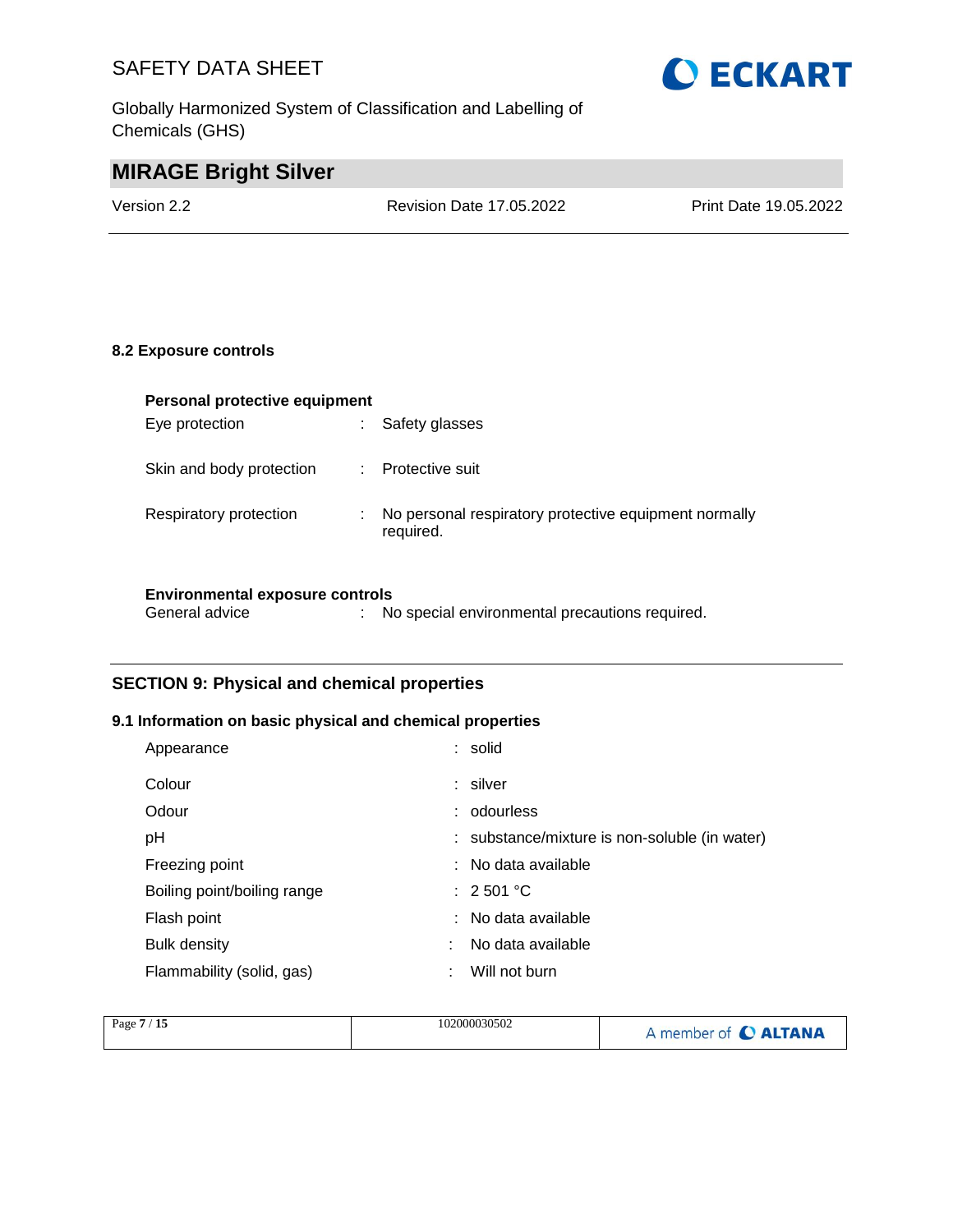Globally Harmonized System of Classification and Labelling of Chemicals (GHS)

# **O ECKART**

### **MIRAGE Bright Silver**

| Version 2.2 | <b>Revision Date 17.05.2022</b> | Print Date 19.05.2022 |
|-------------|---------------------------------|-----------------------|
|             |                                 |                       |

| Auto-flammability                      | : No data available |
|----------------------------------------|---------------------|
| Upper explosion limit                  | No data available   |
| Lower explosion limit                  | No data available   |
| Vapour pressure                        | No data available   |
| Density                                | No data available   |
| Water solubility                       | No data available   |
| Miscibility with water                 | immiscible          |
| Solubility in other solvents           | No data available   |
| Partition coefficient: n-octanol/water | No data available   |
| Ignition temperature                   | No data available   |
| Thermal decomposition                  | No data available   |
| Viscosity, dynamic                     | : No data available |
| Viscosity, kinematic                   | No data available   |
| Flow time                              | No data available   |

#### **9.2 Other information**

No data available

#### **SECTION 10: Stability and reactivity**

#### **10.1 Reactivity**

No decomposition if stored and applied as directed.

#### **10.2 Chemical stability**

No decomposition if stored and applied as directed.

#### **10.3 Possibility of hazardous reactions**

Hazardous reactions : Stable under recommended storage conditions., No hazards to be specially mentioned.

| Page 8 / 15 | 102000030502 | A member of C ALTANA |
|-------------|--------------|----------------------|
|             |              |                      |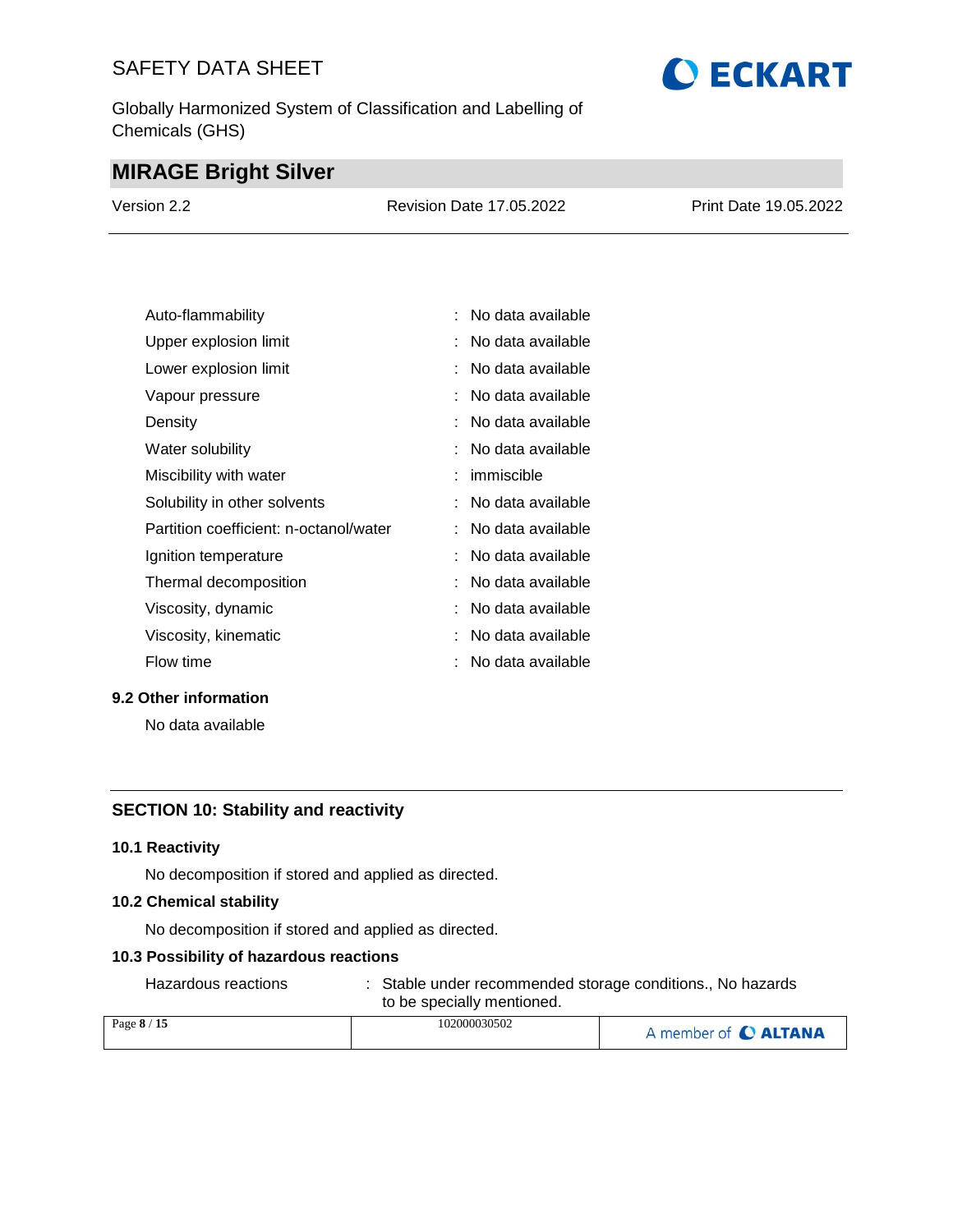Globally Harmonized System of Classification and Labelling of Chemicals (GHS)



| <b>MIRAGE Bright Silver</b>           |                                 |                       |
|---------------------------------------|---------------------------------|-----------------------|
| Version 2.2                           | <b>Revision Date 17.05.2022</b> | Print Date 19.05.2022 |
|                                       |                                 |                       |
|                                       |                                 |                       |
| <b>10.4 Conditions to avoid</b>       |                                 |                       |
| Conditions to avoid                   | : No data available             |                       |
| 10.5 Incompatible materials           |                                 |                       |
| Materials to avoid                    | : No data available             |                       |
| 10.6 Hazardous decomposition products |                                 |                       |
| Hazardous decomposition<br>products   | : No data available             |                       |
| Other information                     | : No data available             |                       |

### **SECTION 11: Toxicological information**

### **11.1 Information on toxicological effects**

### **Acute toxicity**

| <b>Components:</b>                       |                                |
|------------------------------------------|--------------------------------|
| titanium dioxide:<br>Acute oral toxicity | : LD50 Rat: $>$ 5 000 mg/kg    |
| Acute inhalation toxicity                | : LC50 Rat: 6,8 mg/l           |
|                                          | Exposure time: 4 h             |
|                                          | Test atmosphere: dust/mist     |
| Acute dermal toxicity                    | : LD50 Rabbit: $>$ 5 000 mg/kg |

| Page $9/15$ | 102000030502 | A member of C ALTANA |
|-------------|--------------|----------------------|
|-------------|--------------|----------------------|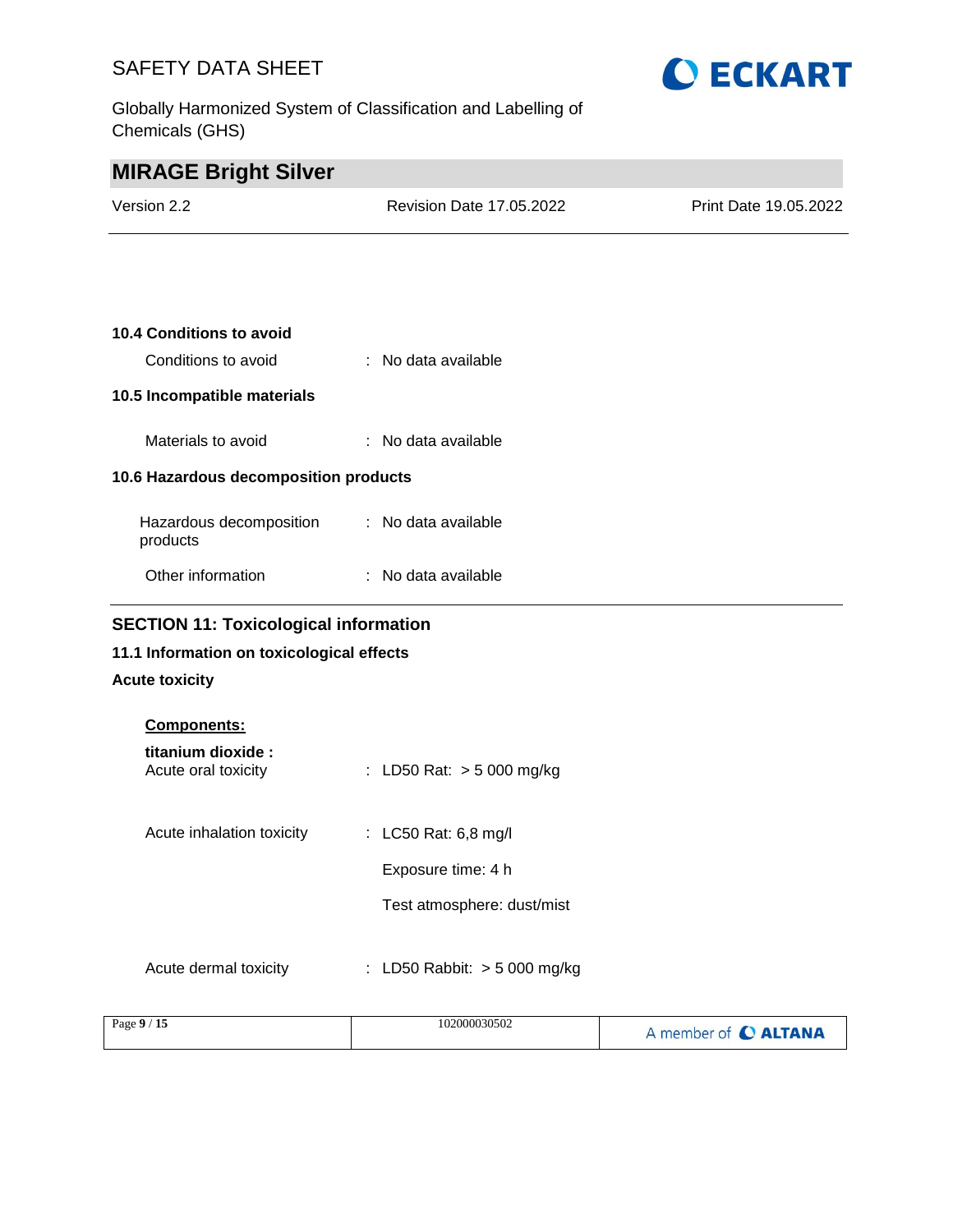Globally Harmonized System of Classification and Labelling of Chemicals (GHS)

# **O ECKART**

### **MIRAGE Bright Silver**

Version 2.2 Revision Date 17.05.2022 Print Date 19.05.2022

#### **Skin corrosion/irritation**

No data available

#### **Serious eye damage/eye irritation**

No data available

#### **Respiratory or skin sensitisation**

No data available

#### **Carcinogenicity**

No data available

#### **Toxicity to reproduction/fertility**

No data available

#### **Reprod.Tox./Development/Teratogenicity**

No data available

#### **STOT - single exposure**

No data available

#### **STOT - repeated exposure**

No data available

#### **Aspiration toxicity**

No data available

#### **Further information**

| Page 10 / 15 | 102000030502 | A member of C ALTANA |
|--------------|--------------|----------------------|
|--------------|--------------|----------------------|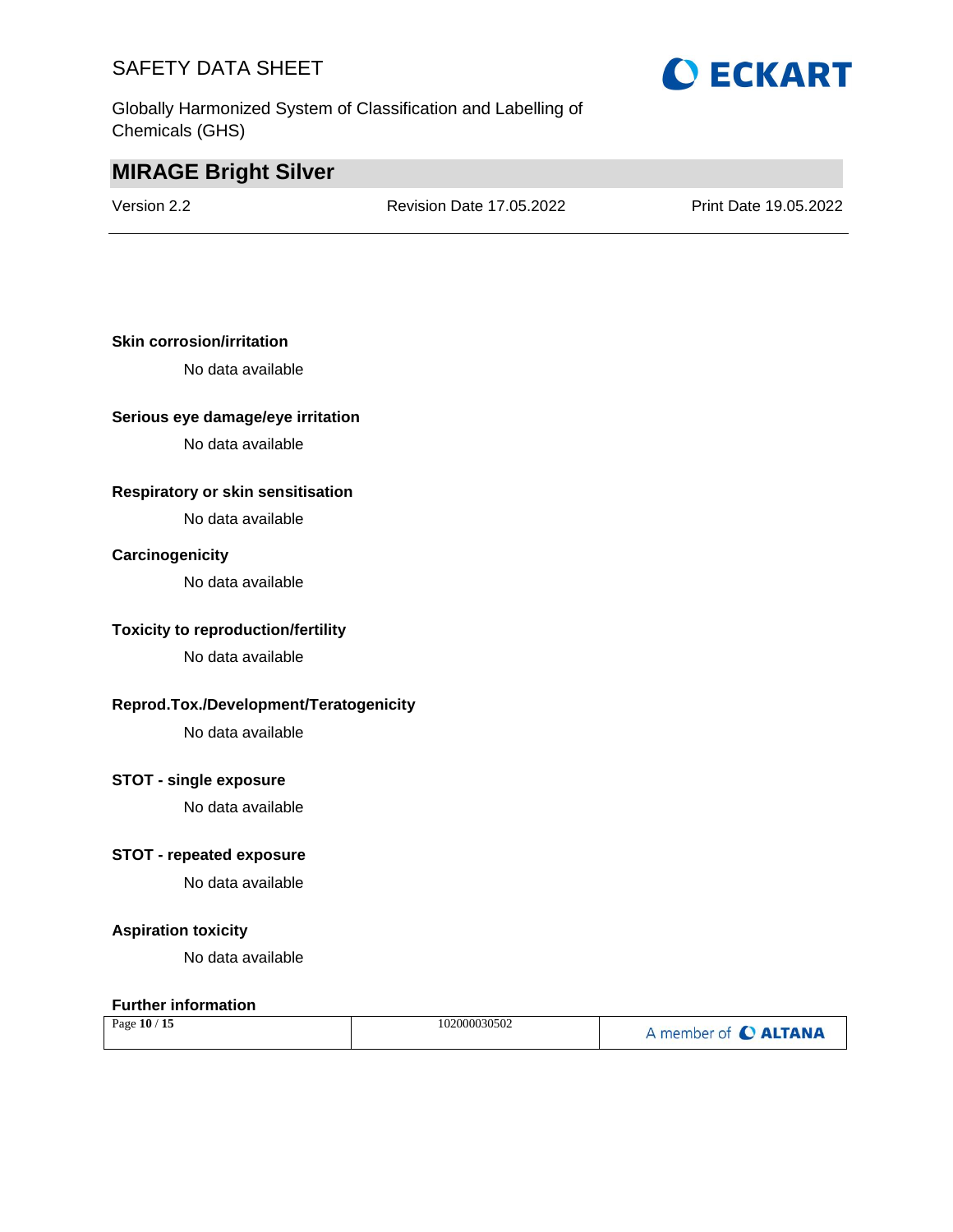Globally Harmonized System of Classification and Labelling of Chemicals (GHS)



### **MIRAGE Bright Silver**

Version 2.2 Revision Date 17.05.2022 Print Date 19.05.2022

#### **Product**

No data available

#### **SECTION 12: Ecological information**

#### **12.1 Toxicity**

No data available

#### **12.2 Persistence and degradability**

No data available

#### **12.3 Bioaccumulative potential**

No data available

#### **12.4 Mobility in soil**

No data available

#### **12.5 Results of PBT and vPvB assessment**

No data available

#### **12.6 Other adverse effects**

#### **Product:**

Additional ecological information : No data available

| Page $11/15$ | 102000030502 | A member of C ALTANA |
|--------------|--------------|----------------------|
|              |              |                      |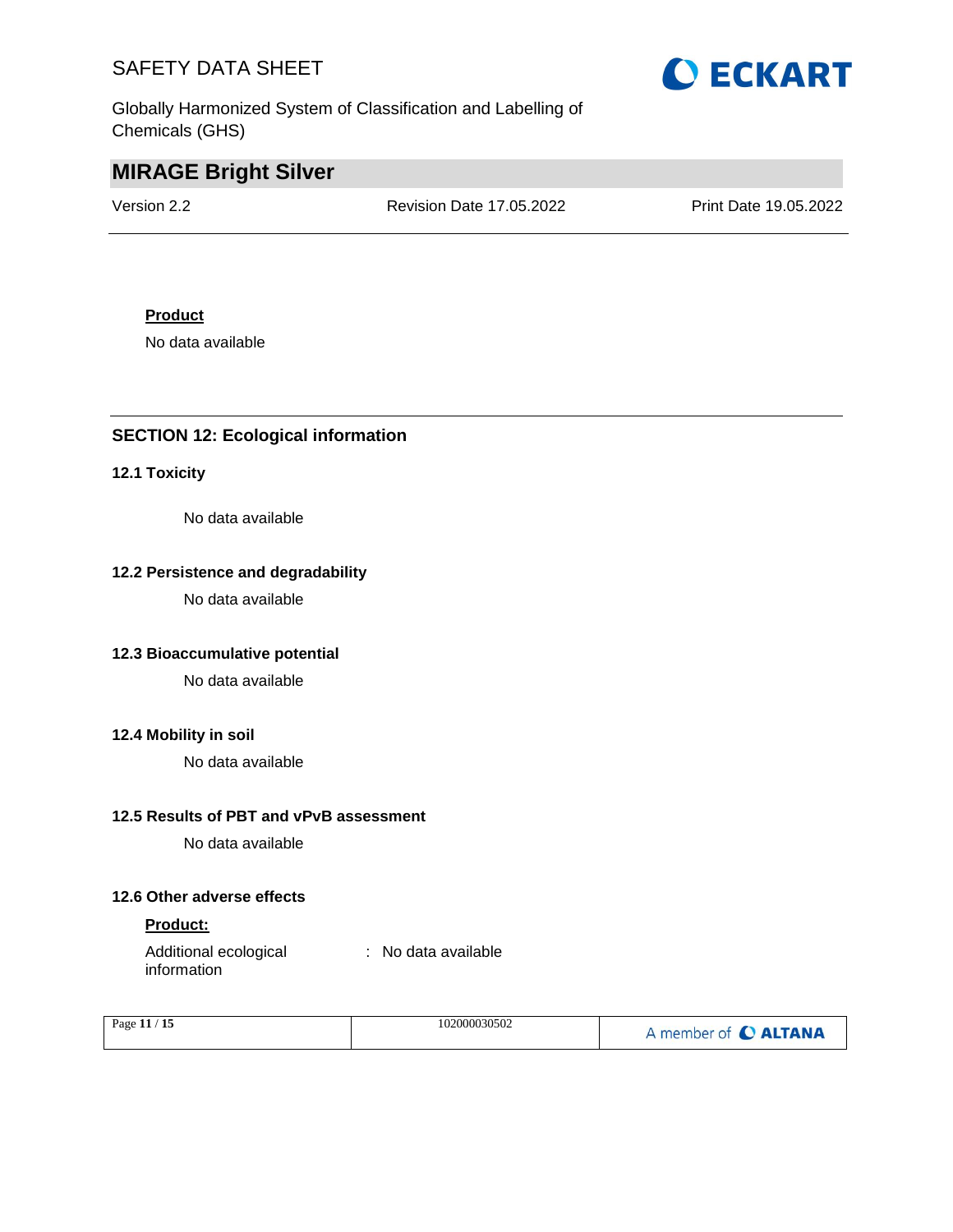Globally Harmonized System of Classification and Labelling of Chemicals (GHS)



### **MIRAGE Bright Silver**

Version 2.2 Revision Date 17.05.2022 Print Date 19.05.2022

#### **SECTION 13: Disposal considerations**

#### **13.1 Waste treatment methods**

Contaminated packaging : Empty containers should be taken to an approved waste handling site for recycling or disposal.

#### **SECTION 14: Transport information**

#### **14.1 UN number**

#### **ADR**

Not dangerous goods

#### **TDG**

Not dangerous goods

#### **CFR**

Not dangerous goods

#### **IMDG**

Not dangerous goods

#### **IATA**

Not dangerous goods

#### **14.2 Proper shipping name**

#### **ADR**

Not dangerous goods

#### **TDG**

Not dangerous goods

#### **CFR**

Not dangerous goods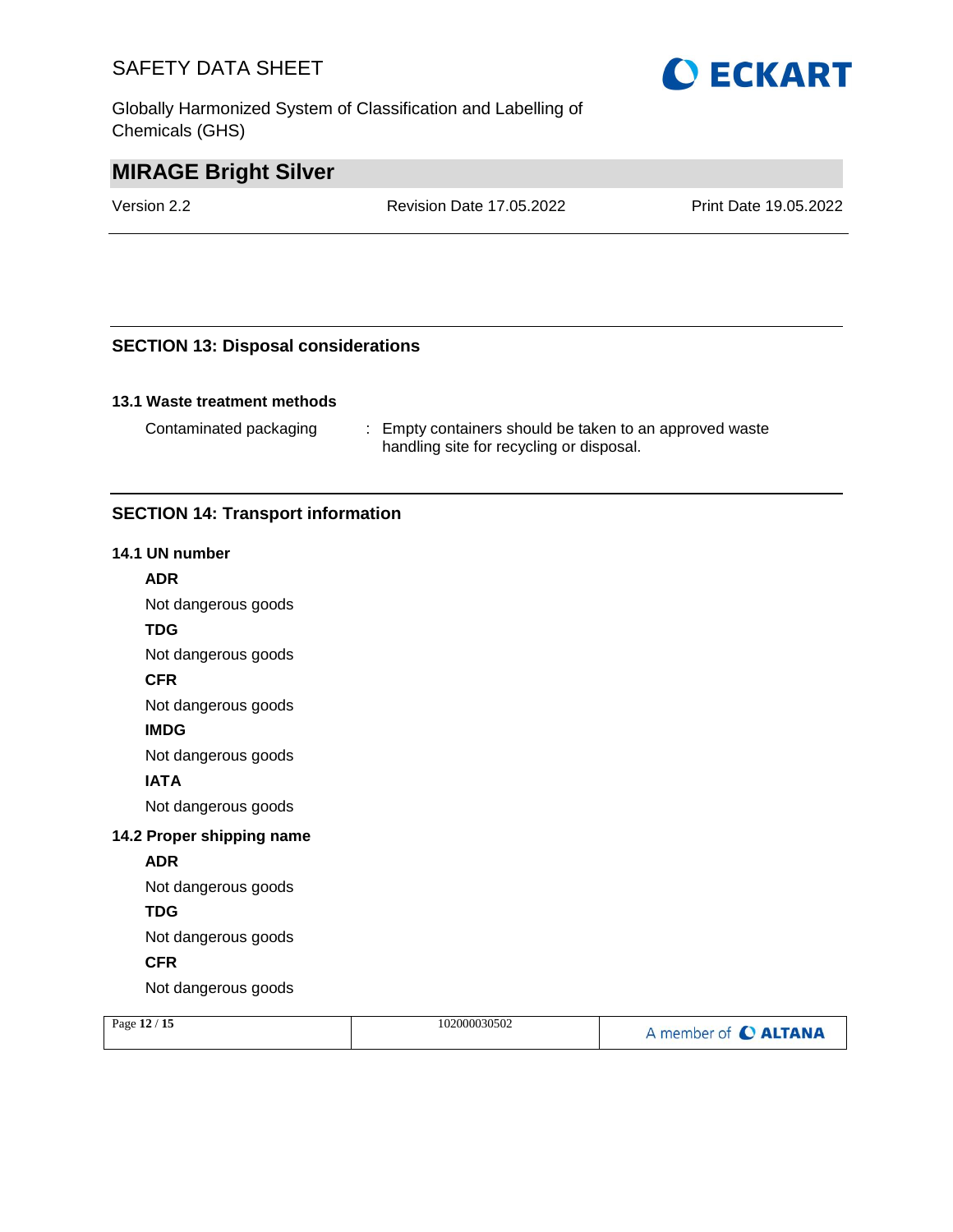

Globally Harmonized System of Classification and Labelling of Chemicals (GHS)

### **MIRAGE Bright Silver**

Version 2.2 Revision Date 17.05.2022 Print Date 19.05.2022

#### **IMDG**

Not dangerous goods **IATA** Not dangerous goods

#### **14.3 Transport hazard class**

#### **ADR**

Not dangerous goods

#### **TDG**

Not dangerous goods

#### **CFR**

Not dangerous goods

#### **IMDG**

Not dangerous goods

#### **IATA**

Not dangerous goods

#### **14.4 Packing group**

#### **ADR**

Not dangerous goods

#### **TDG**

Not dangerous goods

#### **CFR**

Not dangerous goods

#### **IMDG**

Not dangerous goods

#### **IATA**

Not dangerous goods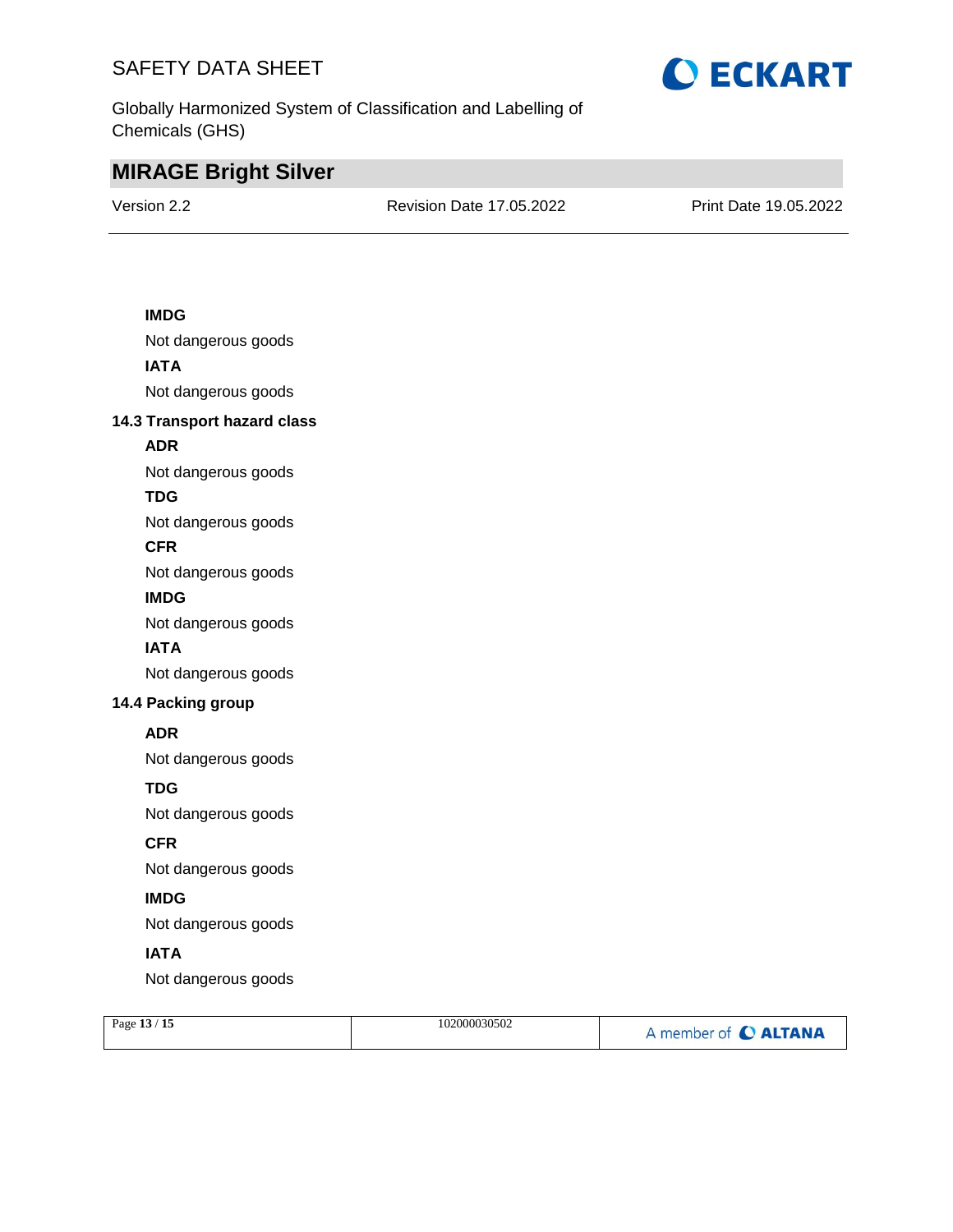Globally Harmonized System of Classification and Labelling of Chemicals (GHS)



### **MIRAGE Bright Silver**

Version 2.2 Revision Date 17.05.2022 Print Date 19.05.2022

#### **14.5 Environmental hazards**

#### **14.6 Special precautions for user**

Not classified as dangerous in the meaning of transport regulations.

# **14.7 Transport in bulk according to Annex II of MARPOL 73/78 and the IBC Code**

No data available

#### **SECTION 15: Regulatory information**

#### **15.1 Safety, health and environmental regulations/legislation specific for the substance or mixture**

| REACH - Candidate List of Substances of Very High<br>Concern for Authorisation (Article 59).                                                         | : Not applicable   |
|------------------------------------------------------------------------------------------------------------------------------------------------------|--------------------|
| Regulation (EC) No 1005/2009 on substances that<br>deplete the ozone layer                                                                           | : Not applicable   |
| Regulation (EU) 2019/1021 on persistent organic<br>pollutants (recast)                                                                               | $:$ Not applicable |
| REACH - Restrictions on the manufacture, placing on<br>the market and use of certain dangerous substances,<br>preparations and articles (Annex XVII) | : Not applicable   |

#### **15.2 Chemical safety assessment**

No data available

| Page 14 / 15 | 102000030502 | A member of C ALTANA |
|--------------|--------------|----------------------|
|--------------|--------------|----------------------|